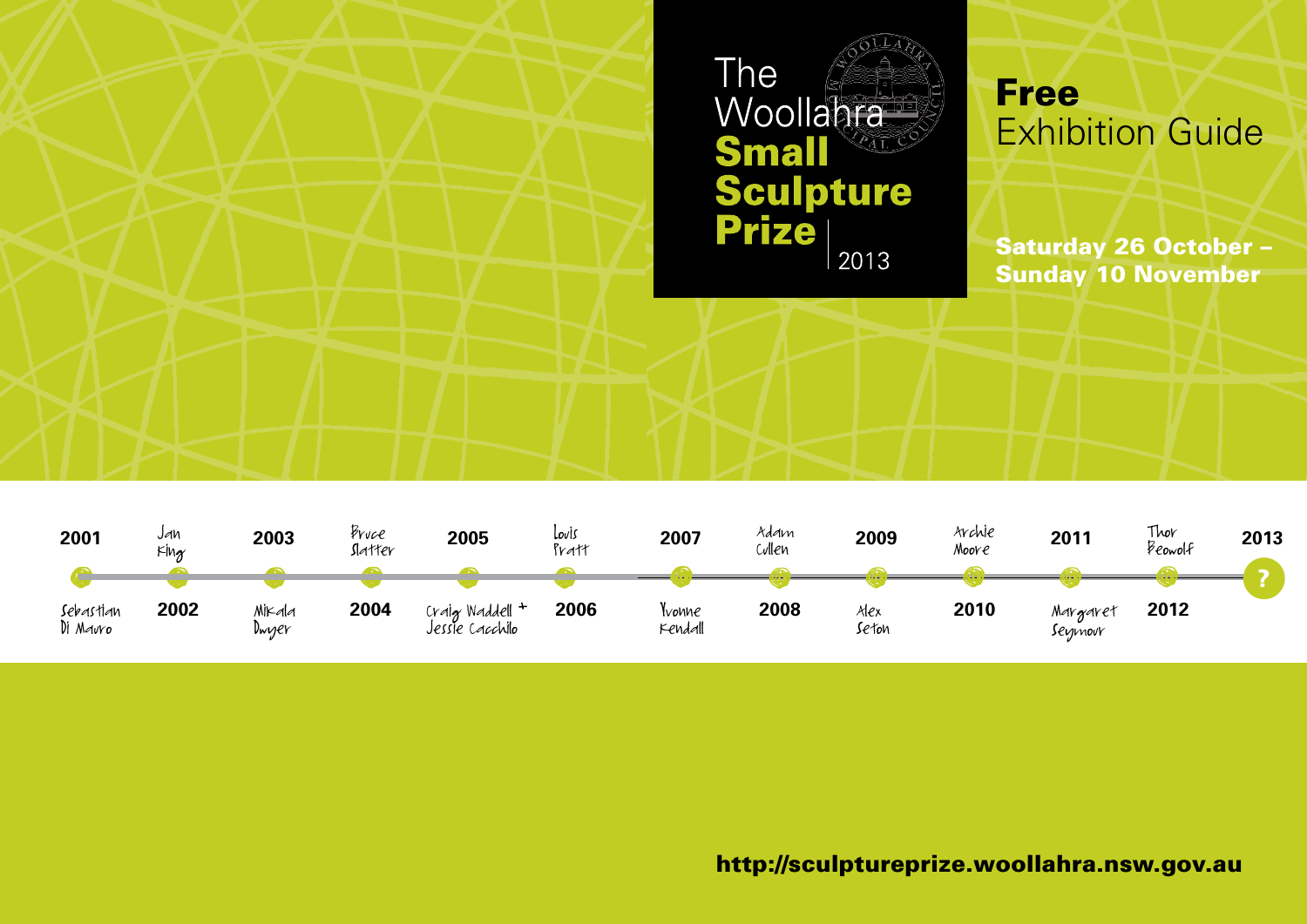

# Message from the Mayor

# Exhibition Program

**Talk or get creative this year with our free program of activities for curious kids and adults!**

13 years ago we set out to create a unique showcase for small sculptures.

The *Woollahra Small Sculpture Prize* is now an internationally recognised competition that is enjoyed by the arts community, local residents, school students and visitors from all over the world.

On their own these works are small in size. Collectively, they represent a much larger opportunity for us to host an exhibition that brings people together to celebrate some of the best contemporary art in the world.

Today you have the chance to view the amazing work of 43 finalists, selected by our judges Nick Mitzevich, Director of the Art Gallery of South Australia and Professor Ian Howard of the College of Fine Arts at the University of New South Wales. The judges have done a fine job of selecting a diverse collection.

I hope the finalists' work will delight you, intrigue you, challenge you and hopefully inspire you. If you have a favourite please cast your vote for the Viewers' Choice Award at the exhibition or online. If you have an even stronger connection to one of the works, remember they are for sale.

A lot of hard work from staff and volunteers teamed with excellent advice from art industry representatives and the support of our sponsors has helped the *Woollahra Small Sculpture Prize* to grow in prominence each year. I am so proud of our continued development of the *Woollahra Small Sculpture Prize.*

If you like what you see, please tell your family and friends. Free workshops, talks and activities for adults and children complement the exhibition. For more information and bookings, visit http://sculptureprize.woollahra. nsw.gov.au.

*I hope you enjoy the exhibition.*

 Councillor Toni Zeltzer Mayor of Woollahra

Artist Talks: *Saturday 26 October at 2pm.* Join Professor Ian Howard talking candidly with 2013 Finalists about their work.

Sculpture Storytime: sculpture themed storytelling and simple sculpting will be held on *Monday 4 November at Double Bay Library, Tuesday 5 November at Watsons Bay Library* and *Friday 8 November at Paddington Library.* All sessions commence at 10.30am and are *suitable for ages 3 to 5 years.*

Kid's Club: will be held *on Wednesday 30 October* at *Watsons Bay Library* and *on Thursday 31 October* at *Double Bay Library.* Make your own book sculpture with Woollahra Council Artist in Residence Selena Smith! From 4 to 5pm, *suitable for ages 6 to 10 years.*

Crochet with Waste Workshop: *Saturday 2 November at 1pm.* Explore your waste and create funky objects for around the home by use of modern crochet. Materials provided but you can bring your own too. *Suitable for the whole family.*

Sculpture Tea Topic: *Friday 8 November at 10am.* 2013 Finalist Tracey Deep will provide some insights into her entry this year as well as her artistic practise of creating floral sculptures. Suitable for adults. High tea provided on the terrace of the Woollahra Council's historic Redleaf building.

Stick Art Animals (Magical Creatures): *Saturday 9 November at 1pm.* Create fabulous magical animals and creatures with sticks, fabric and wool. Materials provided but you can bring your own too. *Suitable for the whole family.*

Paper Folding Sculptures: *Sunday 10 November at 1pm.* The workshop uses recycled papers and other materials to encourage reuse and new possibilities for familiar materials. Materials provided but you can bring your own too. *Suitable for the whole family.*

For all bookings please call us on **9391 7135** or email **sculpture@woollahra.nsw.gov.au**

**Don't forget to ask us about free group tours!**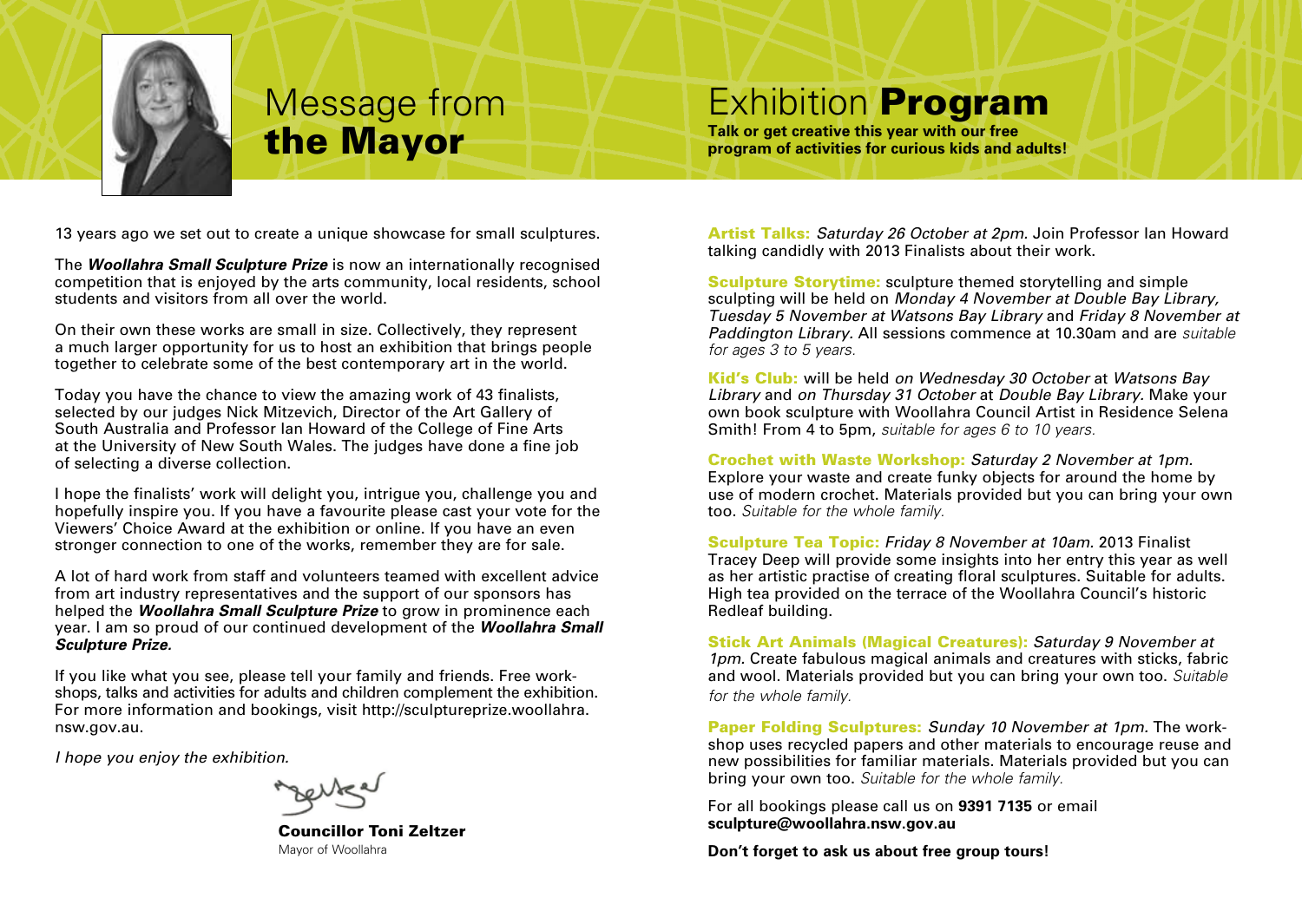







#### **1. ZOE AMOR (VIC)** *The Hive* Bronze gold leaf 18 x 26 x 9 cm **\$4,000**

**2. LISA ANDERSON (VIC)** *Tricksters: The Tea Ceremony* Fired porcelain, found object, mache clay 25 x 19 x 13 cm **\$2,700**

**3. URI AUERBACH (NSW)** *Agreement (iTunes 11.0.4)* Laser engraved crystal panels 62 x 42 x 4 cm **\$4,950**

**4. MICHAEL BELL (NSW)** *Nine Ways* Timber, reinforced pizza boxes, enamel 42 x 50 x 18 cm **\$5,500** Courtesy of The Hughes Gallery









**5. STEPHEN BIRD (NSW)** *Paint Tray* Clay, pigments glaze 23 x 36 x 33 cm **\$6,000** Courtesy of The Olsen Irwin Gallery

**6. WALTER BRECELY (NSW)** *The Walkers (19-27)* Recycled cutlery, stainless steel, sterling silver, resin 18 x 15 x 40 cm **\$5,850**

**7. AMANDA BROMFIELD (NSW)** *Advocaat, Delft and Dodos* Ceramic BRT clay underglazed and glazed 28 x 15 x 12 cm **\$240**

### **8. MAUREEN CAHILL (NSW)**

*FARCEBOOK, "Don't be a twit!" Handle with Care* Sandblasted glass mirror, photo medium 43 x 60 x 60 cm

**\$9,500** Courtesy of Glass Artists Gallery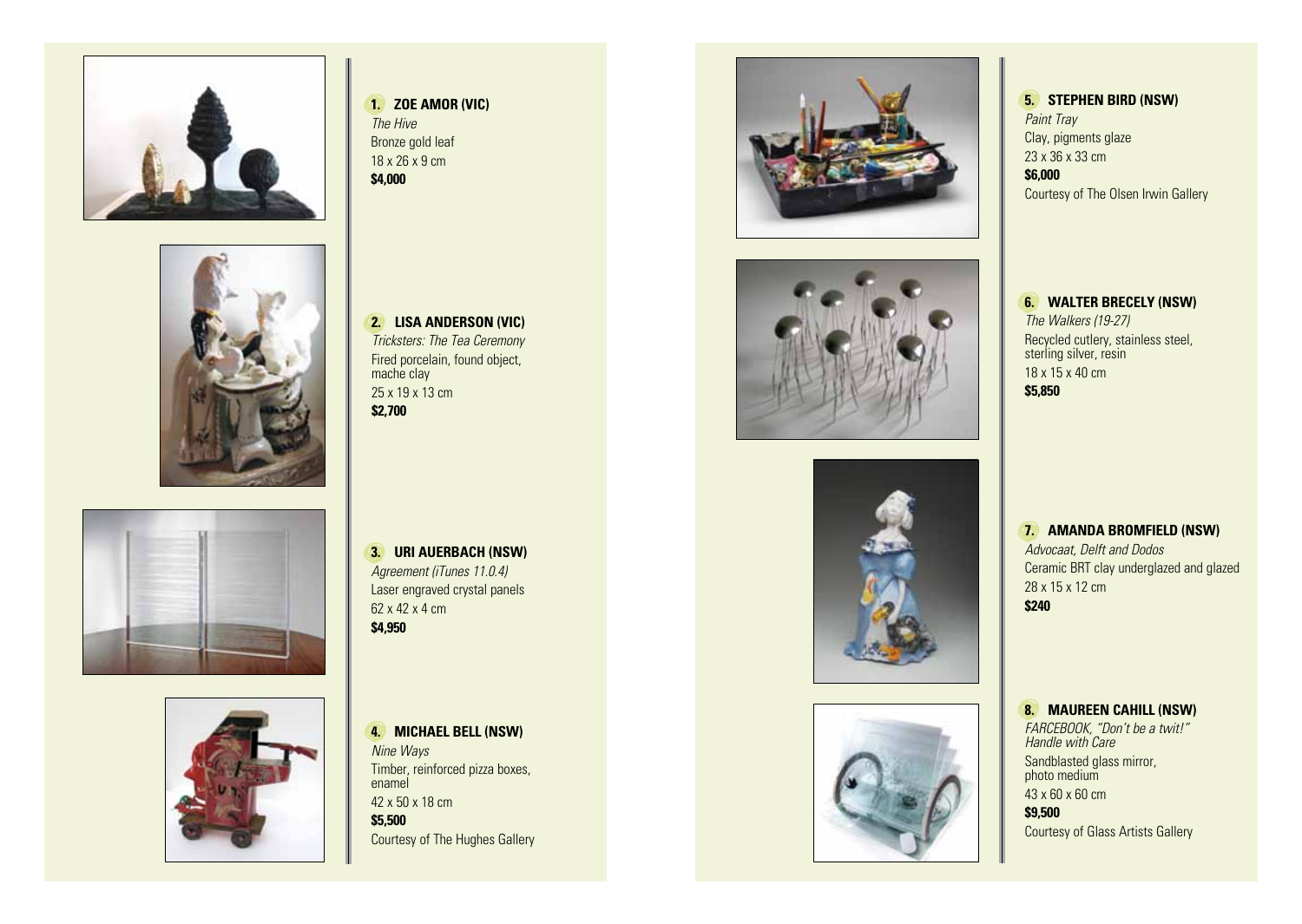





**9. MATT CALVERT (TAS)** *Tiny Demon* Toughened broken glass 30 x 30 x 10 cm

**\$2,400**

**10. MARIA CHATZINIKOLAKI (SA)** *Abudantia* Southern Ice porcelain, black underglaze 12 x 30 x 30 cm **\$1,350**

**11. JASON CHRISTOPHER (NSW)** *Post Colonial Bunyip* Cast aluminium, bronze, fur, leather, AstroTurf, mixed media 80 x 80 x 30 cm **\$10,500**



**12. PETER COOLEY (NSW)** *Cassowary 3* Ceramic earthenware 63 x 37 x 49 cm **\$8,000** Courtesy of Martin Browne Contemporary









**13. MARCEL COUSINS (VIC)** *German Soldier with Grenade* Polyester resin, fibreglass, enamel 56 x 58 x 20 cm **\$2,400** Courtesy of Helen Gory Galerie

**14. TRACEY DEEP (NSW)** *Spirit* Recycled bamboo 80 x 80 x 80 cm **\$3,800**

**15. JULIA DEVILLE (VIC)** *Sorrow* Stillborn deer, glass, antique platter, rubies 0.35ct, enamel paint 56 x 35 x 15 cm **\$7,900** Courtesy of Sophie Gannon Gallery

**16. DoGsWooD (NSW)** *Domesticus 1:1* Printed canvas, wood, wax polish 70 x 80 x 80 cm **\$8,900**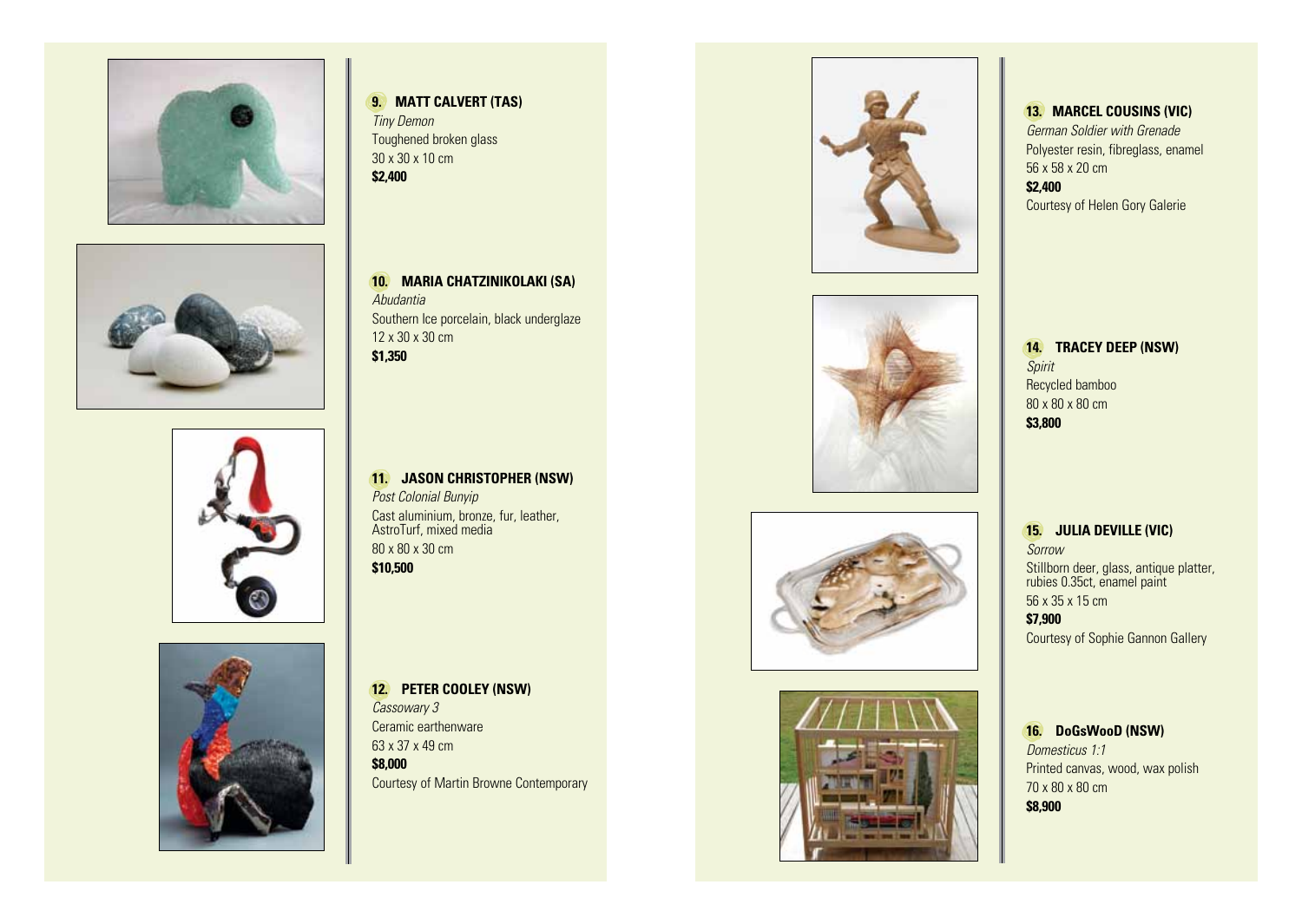





#### **17. LYNDA DRAPER (NSW)** *Jen* Ceramic 36 x 37 x 26 cm **\$1,500** Courtesy of Gallerysmith

**18. TROY EMERY (VIC)** *Woolly Woofter* Polyurethane, acrylic yarn, glue, pins 62 x 45 x 37 cm **\$3,000** Courtesy of Martin Browne Contemporary

**19. TEGAN EMPSON (SA)** *Anima* Glass (and museum grade Hxtal two part epoxy resin) 60 x 30 x 20 cm **\$4,500**









### **20. BENEDICT ERNST (VIC)** *(Propositional) Helle Schattenwelt*

Silver plated bronze (A/P) of an edition of 5 20 x 10 x 10 cm **\$7,500**

### **21. JEN FULLERTON (ACT)** *Grey areas* Pastel paper 55 x 65 x 35 cm **\$320**

**22. BRAN HOC (VIC)** *You and Me and Me and You* High density rigid foam 70 x 50 x 22 cm **\$5,500**

**23. DAVID JENSZ (NSW)** *Plane Space* Plastic pipe, steel 67 x 79 x 79 cm **\$8,800**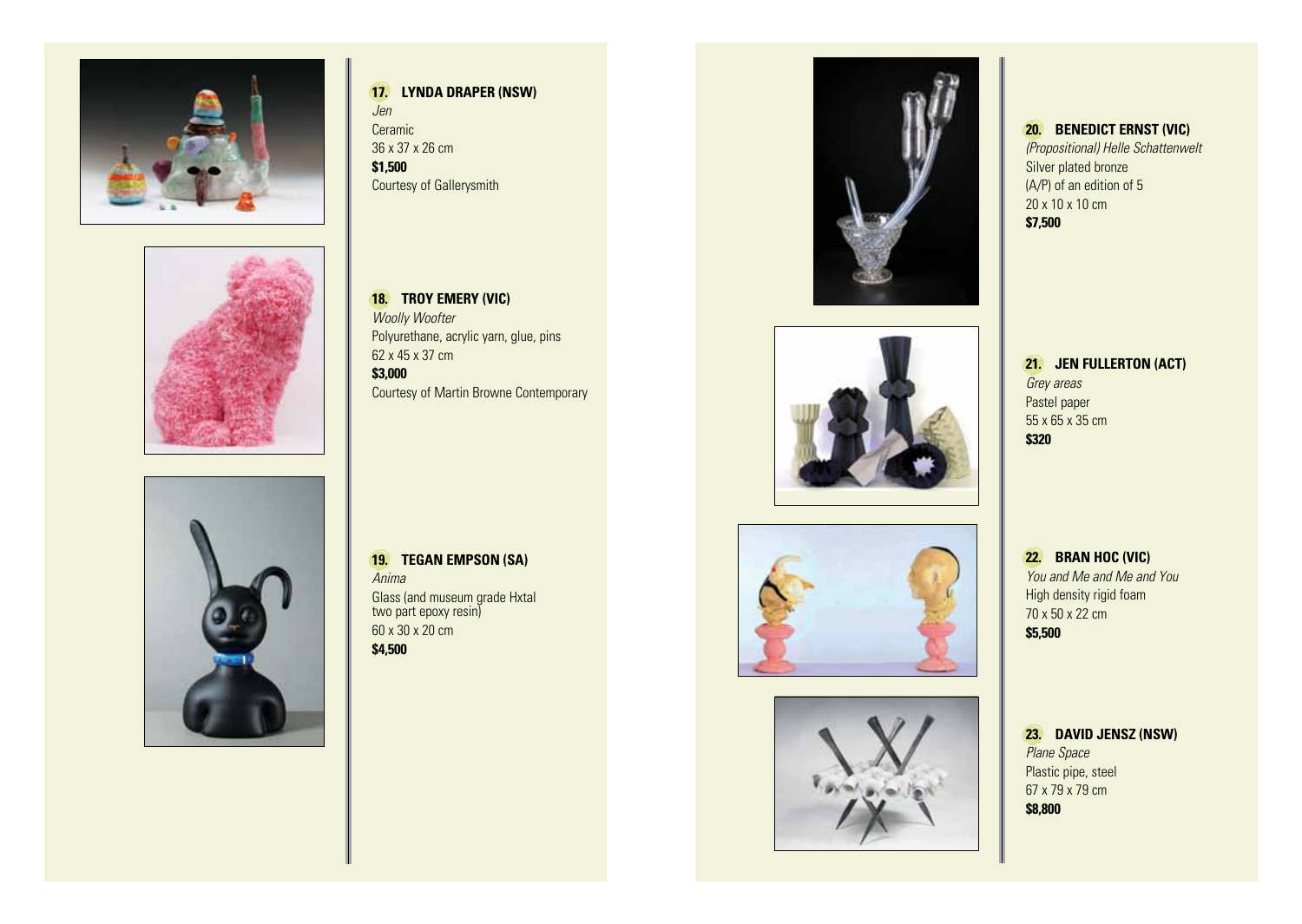







#### **24. NOLA JONES (NSW)** *Zig Zag* Steel, aluminium, papier mache,

oil paint 72 x 33 x 10 cm **\$2,000**









**28. DARREN MCGINN (VIC)** *Building Blocks* Hand-modelled slip cast ceramic, bone, children's building blocks 13 x 34 x 17 cm **\$1,880**

**29. GLENN MORGAN (VIC)** *Australian Hospitality* Wood, tin, enamel paint 31 x 71 x 52 cm **\$4,000** Courtesy of Place Gallery

**30. MUTSUMI NOZAKI (VIC)** *Playing God* Epoxy resin light box 47 x 15 x 15 cm **\$3,300**

#### **31. DENESE OATES (NSW)**

*Pomegranate Project, Exhibit B* Copper, juice carton 31 x 8 x 7 cm **\$650** Courtesy of Stella Downer Fine Art

**25. CRAIG MACDONALD (VIC)** *Stargazer* Bronze 47 x 10 x 10 cm **\$4,200**

**26. DONNA MARCUS (QLD)** *Khrushchev + Nixon* Plastic, brass, SLC print 15 x 15 x 30 cm **\$6,600** Courtesy of Dianne Tanzer Gallery + Projects

**27. DANI MARTI (NSW)** *My Sad Captain* Polypropylene, glass beads 60 x 60 cm curled up; 10cm diameter **\$6,600** Courtesy of Breenspace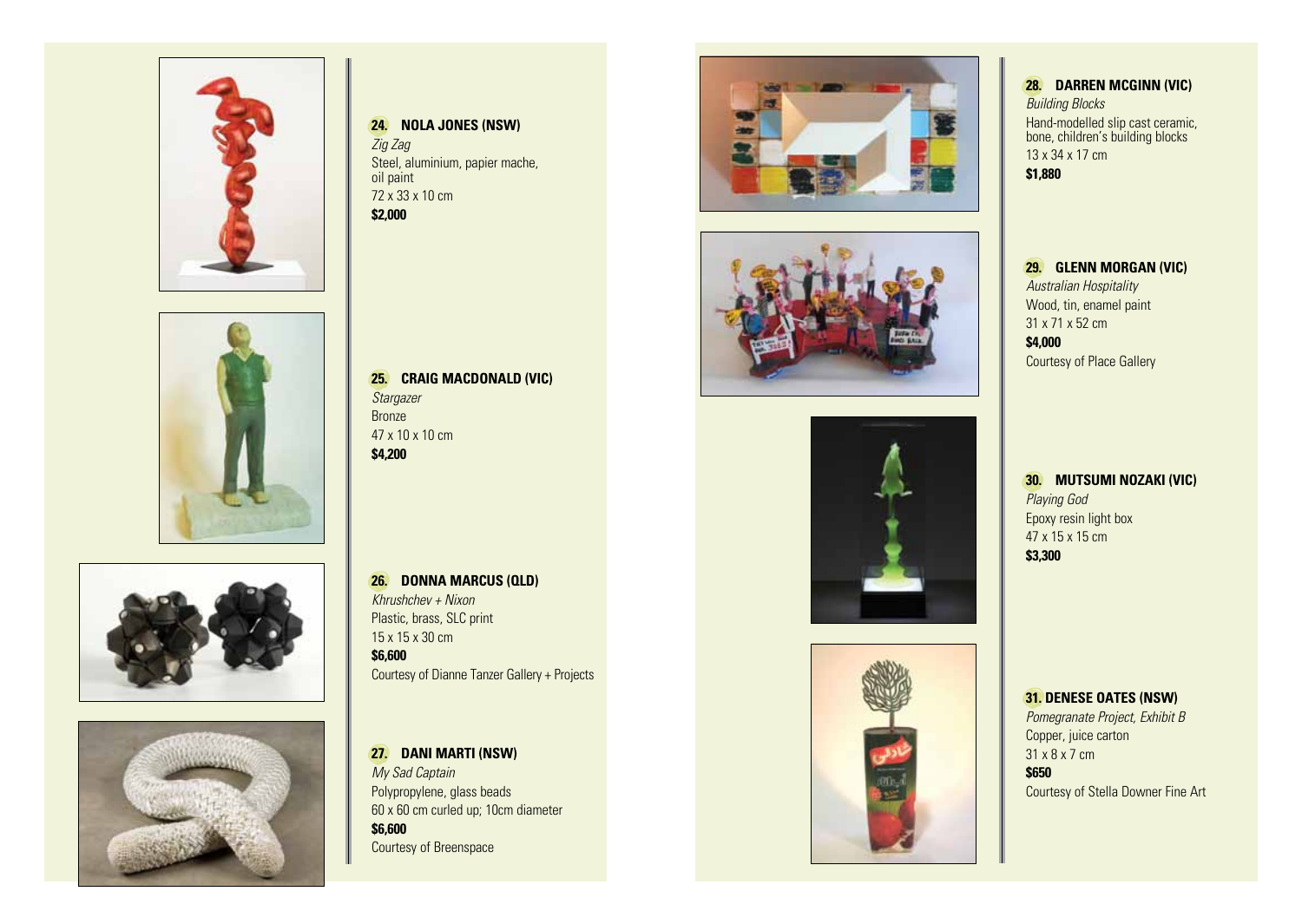





### **32. KIRSTEEN PIETERSE (HONG KONG)**

*Downpour* Copper plated mirror polished stainless steel, acrylic rod 49 x 39 x 17 cm

**\$7,000** Courtesy of Martin Browne Contemporary

**33. MARGARET POULSON (NT)** *Tjulpuku Ngunytju Tjitji Kanyini (Mother bird caring for children)* Raffia, emu feathers 19 x 23 x 39 cm **\$550** Courtesy of Tjanpi Desert Weavers

**34. LOUIS PRATT (NSW)** *Yea I Know* Fibreglass, steel, wood graphite 80 x 27 x 36 cm **\$9,900**



Courtesy of Michael Reid Gallery









## **36. CAROLINE ROTHWELL (NSW)**

*The Diviner* Britannia metal, thread, DPM camouflage, wood 60 x 30 x 3 cm **\$13,000** Courtesy of Tolarno Galleries

## **37. GILLIE AND MARC SCHATTNER (NSW)**

*Scooter Riders* Bronze 56 x 40 x 14 cm **\$4,500**

**38. TIM SILVER (NSW)** *Untitled (found rock) 2013* **Glass** 17.5 x 14 x 17 cm **\$8,800** Courtesy of Breenspace

**39. SUSANNA STRATI (NSW)** *Wreath 2* Copper, communion wafers, paper, graphite, silk 80 x 80 x 40 cm **\$13,000**